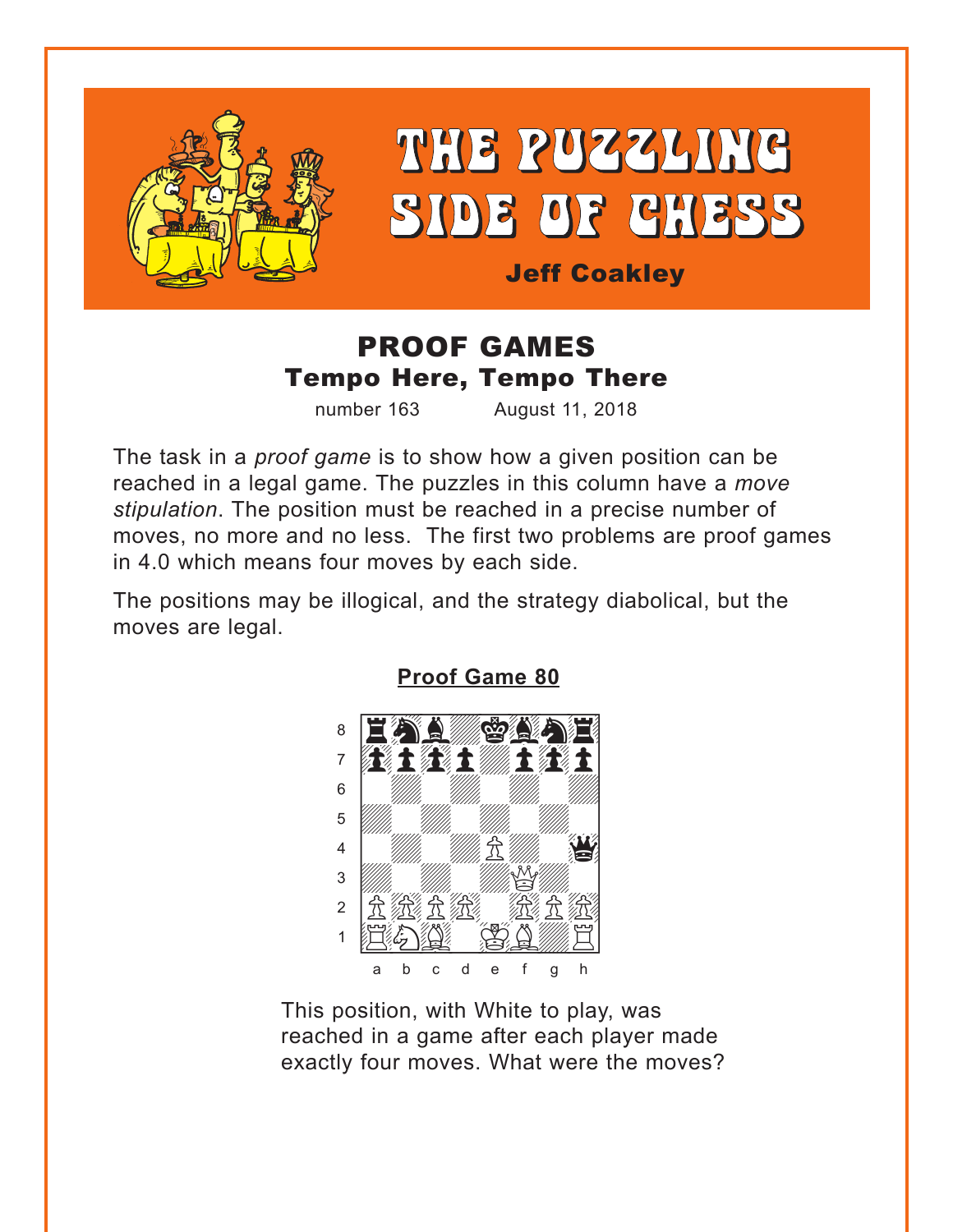<span id="page-1-0"></span>

In Search of the Lost Tempo

Proof Game 81



This position was reached after Black's fourth turn. What were the moves?

A synthetic game is similar to a proof game. But instead of finding the move sequence that leads to a given position, the task is to compose a game that ends with a particular move.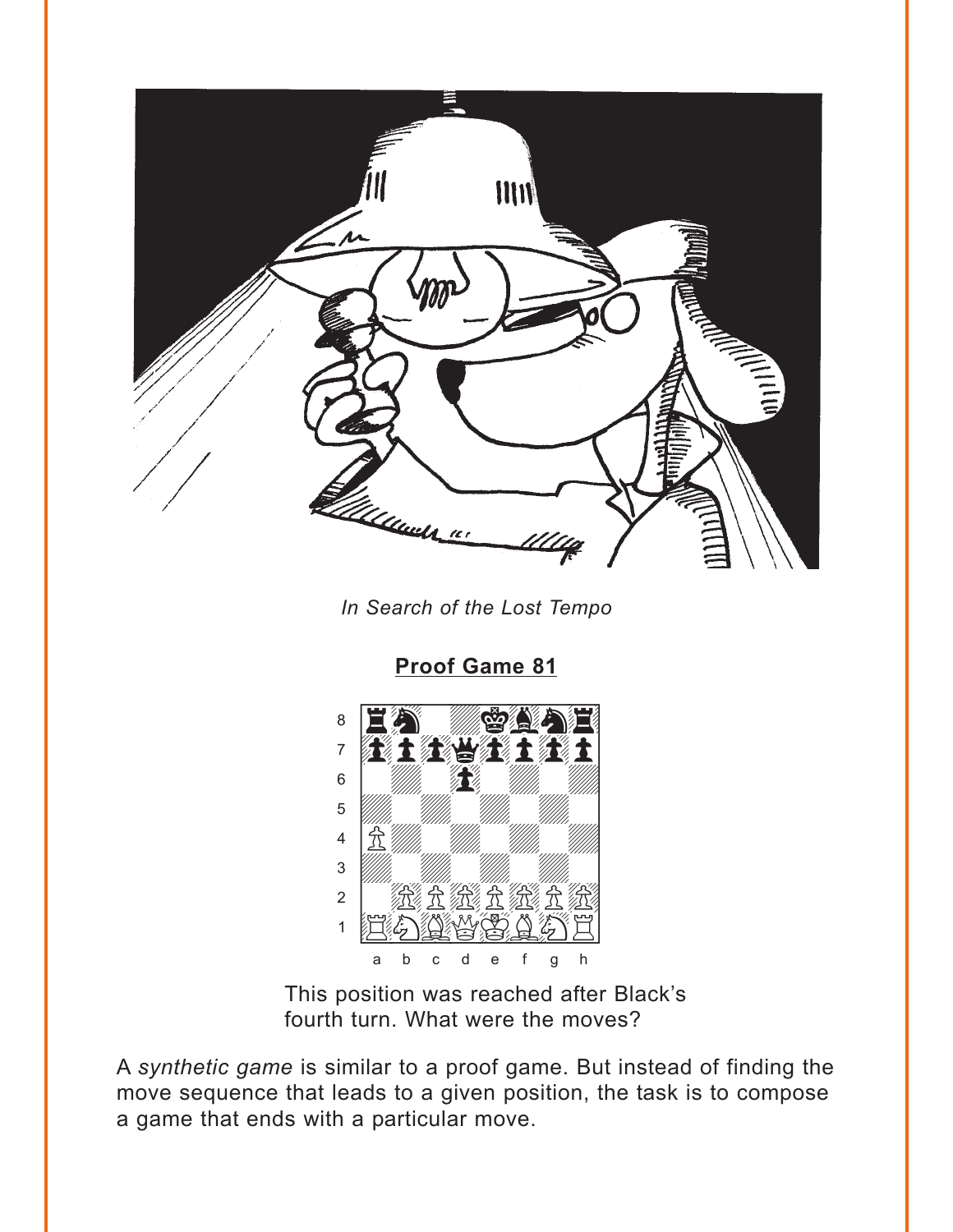#### **[Synthetic Game 40](#page-5-0)**

<span id="page-2-0"></span>

Compose a game that ends with the move **4...Nd4#**



The game below is 4.5 moves. One step deeper, one step trickier.

**[Longer Proof Game 60](#page-6-0)** (4.5 moves)



This position was reached after White's fifth turn. What were the moves?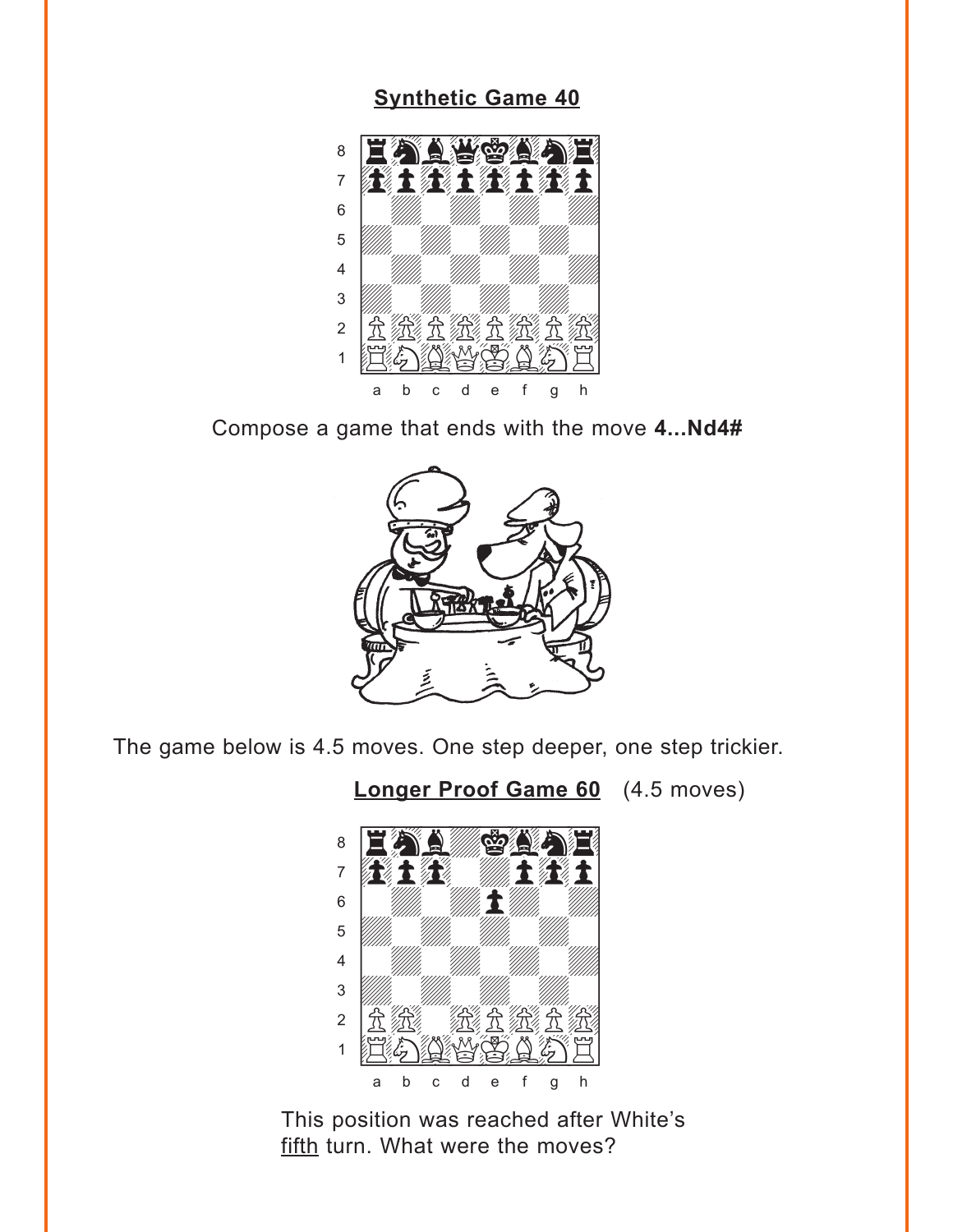# <span id="page-3-0"></span>**PG SHOWCASE**

The following proof games exceed the normal limits of solvability for most chess detectives. They are presented here, not as puzzles, but as artistic endeavours, demonstrating some of the compositional possibilities in this type of retro problem.



**Longer Proof Game 61** (6.0 moves)



This position was reached after Black's sixth turn. What were the moves?



This position was reached after Black's sixth turn. What were the moves?

Can you explain the missing black rook?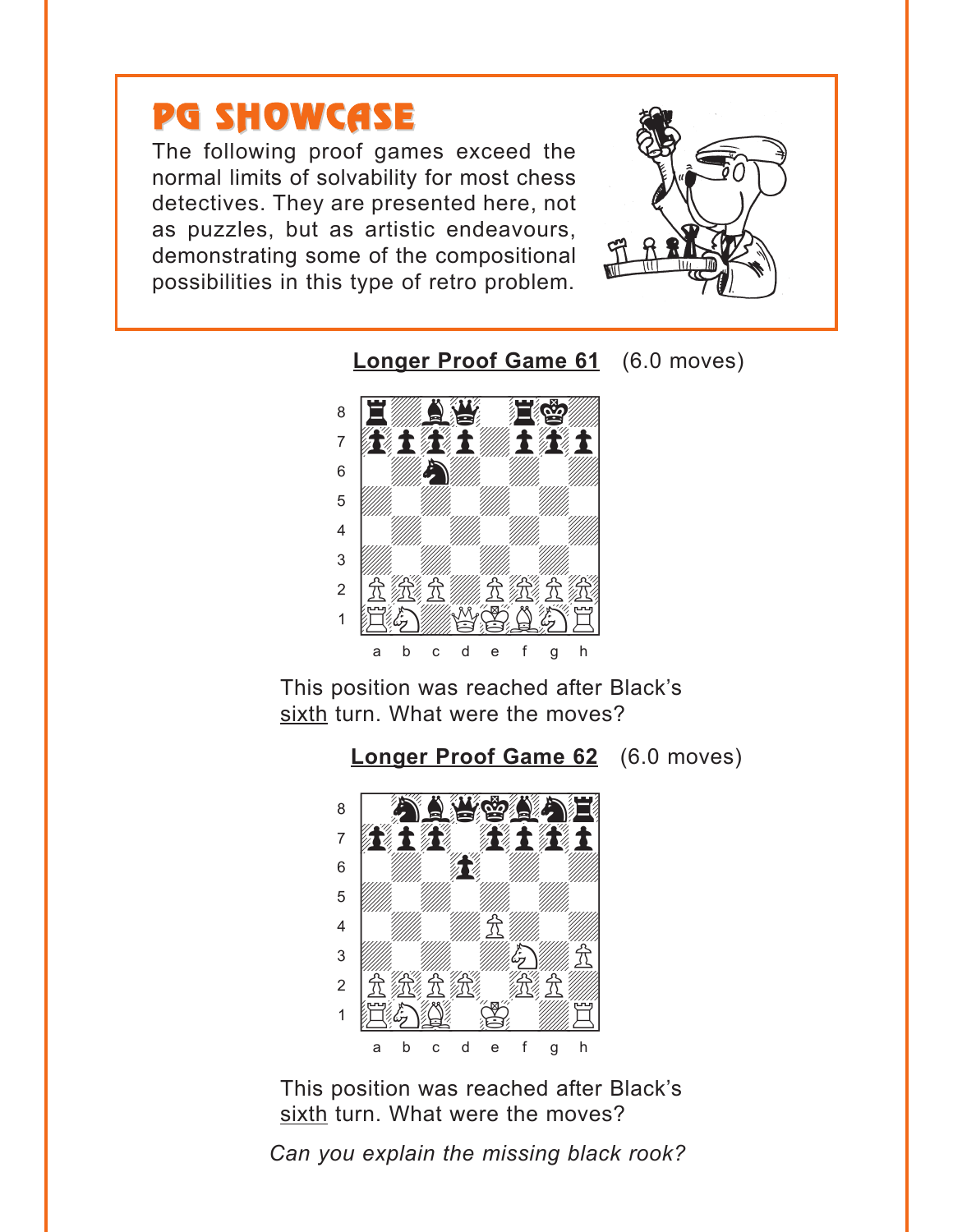## <span id="page-4-0"></span>**SOLUTIONS**

All problems by J. Coakley, Puzzling Side of Chess (2018). Proof game 80 is from Winning Chess Puzzles For Kids Volume 2 (2010).

**PDF hyperlinks.** You can advance to the solution of any puzzle by clicking on the underlined title above the diagram. To return to the puzzle, click on the title above the solution diagram.

Archives. Past columns and a detailed index of problem-types and composers are available in the Puzzling Side of Chess archives.



**Proof Game 80** 

1. Nh 3 e 5 2. Nf 4 exf 4 3. e 4 f 3 4. Oxf 3 Oh 4 Perhaps White's first move is the hardest to find.

**Proof Game 81** 



1.a3 d6 2.a4 Bh3 3.Nxh3 Qc8 4.Ng1 Qd7 A tempo white, a tempo black. Proof games with 3...a6 4...a5 or 3...e6 4...e5 are also unique.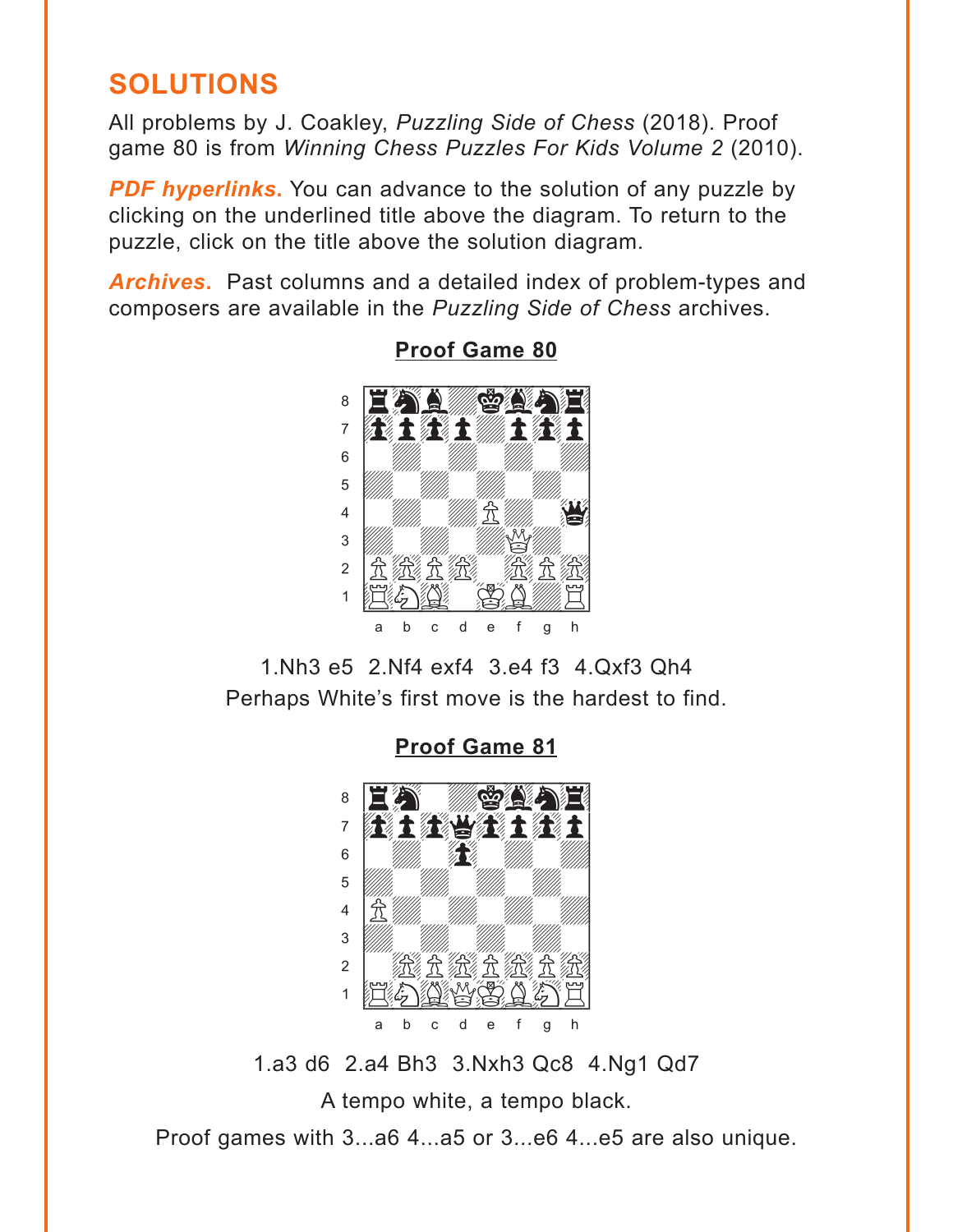<span id="page-5-0"></span>**Synthetic Game 40** 



<sup>1.</sup>e4 e5 2.Ke2 Nc6 3.Kf3 Qg5 4.a3 Nd4#

The moves for both sides can be played in various orders. Black can play 1...e6 instead of 1...e5. White can replace 4.a3 with any move except 4.Ne2, 4.c3, 4.g3, 4.g4, or 4.Ke2.

White can also play to lose a tempo with 3.Ke3 Qg5+ 4.Kf3 Nd4# or 1.e3 e5 2.Ke2 Nc6 3.Kf3 Qg5 4.e4 Nd4#.

A different approach is 1.c4 e5 2.d3 Nc6 3.Kd2 Bb4+ 4.Kc2 Nd4#. See diagram below. Or similarly, 1...c5 and 3...Qa5+ 4.Kc2 Nd4#.



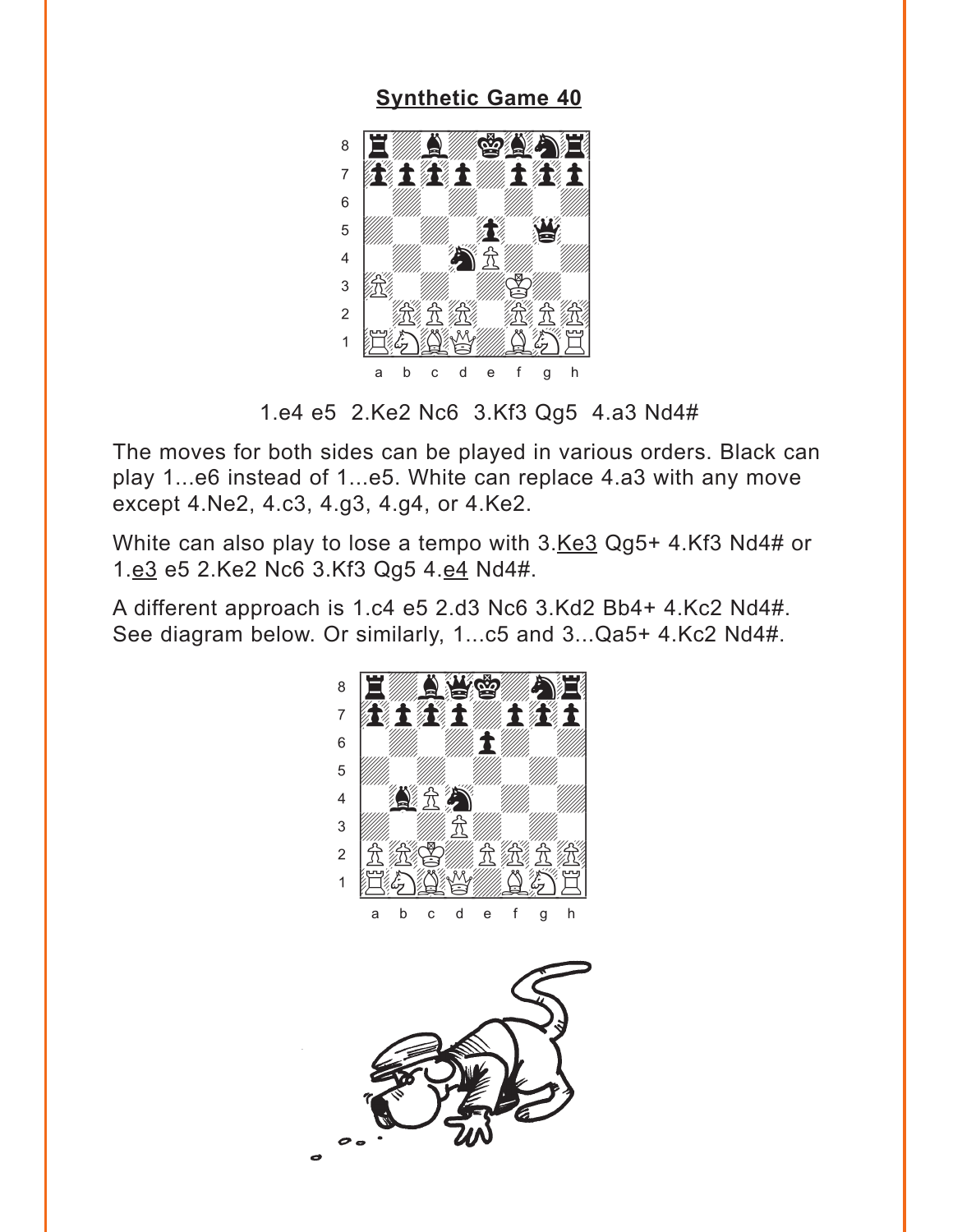<span id="page-6-0"></span>

1.c4 d5 2.cxd5 Qxd5 3.Qc2 Qb3 4.Qxb3 e6 5.Qd1

White queen tempo and switchback.



1.d4 Nf6 2.Bg5 Ne4 3.Bxe7 Nc5 4.Bxc5 Bxc5 5.dxc5 0-0 6.c6 Nxc6 Plenty of strange moves, but real castling.